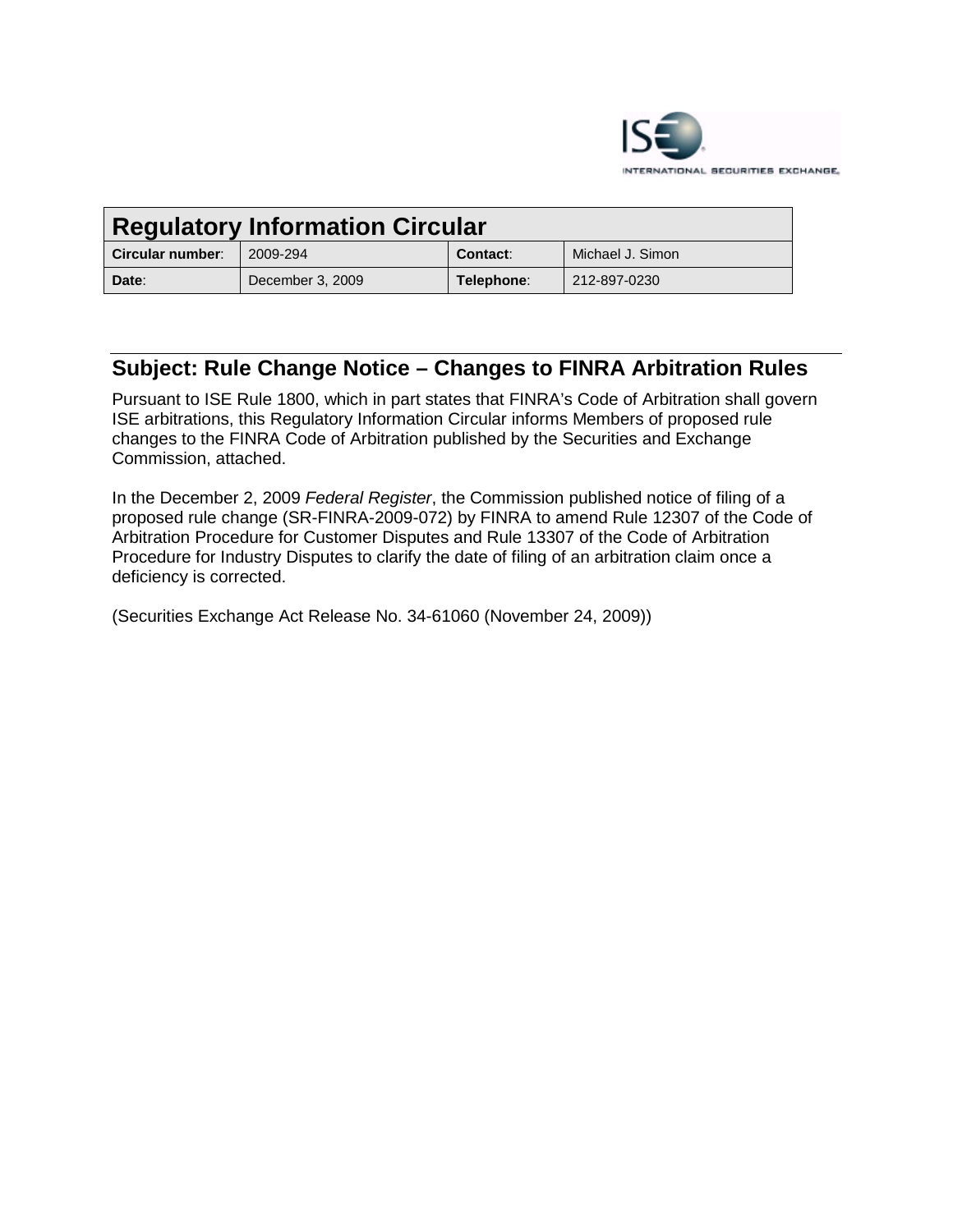procedures would be inherently harmful *C. Self-Regulatory Organization's*  or detrimental to customers or have an adverse affect on the auction market. Rather, the Exchange believes the procedures will improve the opportunities for an order to be exposed to a competitive auction and represent an improvement over the current rules. The fact that the parties to such a trade end up fully hedged may contribute to the best execution of the orders,29 and, in any event, participants continue to be governed by, among other things, their best execution responsibilities. The Exchange also believes that the proposed tied hedge procedures are fully consistent with the original design of Rule 1064(d) which, as discussed above, was to eliminate the unfairness that can be associated with a solicited transaction and encourage meaningful competition. The tied hedge procedures should enable in-crowd market participants to be on equal footing with solicited parties in a manner that minimizes all parties' market risk while continuing to assure that orders are exposed in a meaningful way.

# 2. Statutory Basis

The Exchange believes that its proposal is consistent with Section 6(b) of the Act 30 in general, and furthers the objectives of Section  $6(b)(5)$  of the Act  $31$ in particular, in that it is designed to promote just and equitable principles of trade, to remove impediments to and perfect the mechanism of a free and open market and a national market system, and, in general to protect investors and the public interest, by establishing rules governing tied hedge orders, which include specific requirements and procedures to be followed. Specifically, the Exchange believes the procedures will improve the opportunities for orders to be exposed to price improvement in a manner that will encourage a fair, competitive auction process and minimize all parties' market risk.

#### *B. Self-Regulatory Organization's Statement on Burden on Competition*

The Exchange does not believe that the proposed rule change will impose any burden on competition not necessary or appropriate in furtherance of the purposes of the Act.

*Statement on Comments on the Proposed Rule Change Received From Members, Participants, or Others* 

No written comments were either solicited or received.

# **III. Date of Effectiveness of the Proposed Rule Change and Timing for Commission Action**

Because the foregoing rule does not (i) Significantly affect the protection of investors or the public interest; (ii) impose any significant burden on competition; and (iii) become operative for 30 days from the date on which it was filed, or such shorter time as the Commission may designate if consistent with the protection of investors and the public interest, provided that the selfregulatory organization has given the Commission written notice of its intent to file the proposed rule change at least five business days prior to the date of filing of the proposed rule change or such shorter time as designated by the Commission,32 the proposed rule change has become effective pursuant to Section 19(b)(3)(A) of the Act  $33$  and Rule  $19b-4(f)(6)$  thereunder.<sup>34</sup>

At any time within 60 days of the filing of such proposed rule change, the Commission may summarily abrogate such rule change if it appears to the Commission that such action is necessary or appropriate in the public interest, for the protection of investors, or otherwise in furtherance of the purposes of the Act.

#### **IV. Solicitation of Comments**

Interested persons are invited to submit written data, views, and arguments concerning the foregoing, including whether the proposed rule change is consistent with the Act. Comments may be submitted by any of the following methods:

*Electronic Comments* 

• Use the Commission's Internet comment form (*http://www.sec.gov/ rules/sro.shtml*); or

• Send an e-mail to *rulecomments@sec.gov.* Please include File Number SR–Phlx–2009–98 on the subject line.

#### *Paper Comments*

• Send paper comments in triplicate to Elizabeth M. Murphy, Secretary, Securities and Exchange Commission, 100 F Street, NE., Washington, DC 20549–1090.

All submissions should refer to File Number SR–Phlx–2009–98. This file number should be included on the subject line if e-mail is used. To help the Commission process and review your comments more efficiently, please use only one method. The Commission will post all comments on the Commission's Internet Web site (*http://www.sec.gov/ rules/sro.shtml*). Copies of the submission, all subsequent amendments, all written statements with respect to the proposed rule change that are filed with the Commission, and all written communications relating to the proposed rule change between the Commission and any person, other than those that may be withheld from the public in accordance with the provisions of 5 U.S.C. 552, will be available for inspection and copying in the Commission's Public Reference Room, 100 F Street, NE., Washington, DC 20549, on official business days between the hours of 10 a.m. and 3 p.m. Copies of such filing also will be available for inspection and copying at the principal office of the Exchange. All comments received will be posted without change; the Commission does not edit personal identifying information from submissions. You should submit only information that you wish to make available publicly. All submissions should refer to File Number SR–Phlx–2009–98 and should be submitted on or before December 23, 2009.

For the Commission, by the Division of Trading and Markets, pursuant to delegated authority.35

# **Elizabeth M. Murphy,**

*Secretary.* 

[FR Doc. E9–28740 Filed 12–1–09; 8:45 am] **BILLING CODE 8011–01–P** 

# **SECURITIES AND EXCHANGE COMMISSION**

**[Release No. 34–61060 File No. SR–FINRA– 2009–072]** 

**Self-Regulatory Organizations; Financial Industry Regulatory Authority, Inc.; Notice of Filing of Proposed Rule Change To Amend the Deficient Claims Rules of the Codes of Arbitration Procedure for Customer and Industry Disputes** 

November 24, 2009.

Pursuant to Section 19(b)(1) of the Securities Exchange Act of 1934

<sup>29</sup>As market participants are better able to hedge risk associated with completing these transactions, the Exchange believes that quotes may narrow and result in increased price improvement opportunities.

<sup>30</sup> 15 U.S.C. 78f(b).

<sup>31</sup> 15 U.S.C. 78f(b)(5).

<sup>32</sup>The Exchange has satisfied this requirement.

<sup>&</sup>lt;sup>33</sup> 15 U.S.C. 78s(b)(3)(A).<br><sup>34</sup> 17 CFR 240.19b-4(f)(6).

<sup>35 17</sup> CFR 200.30-3(a)(12).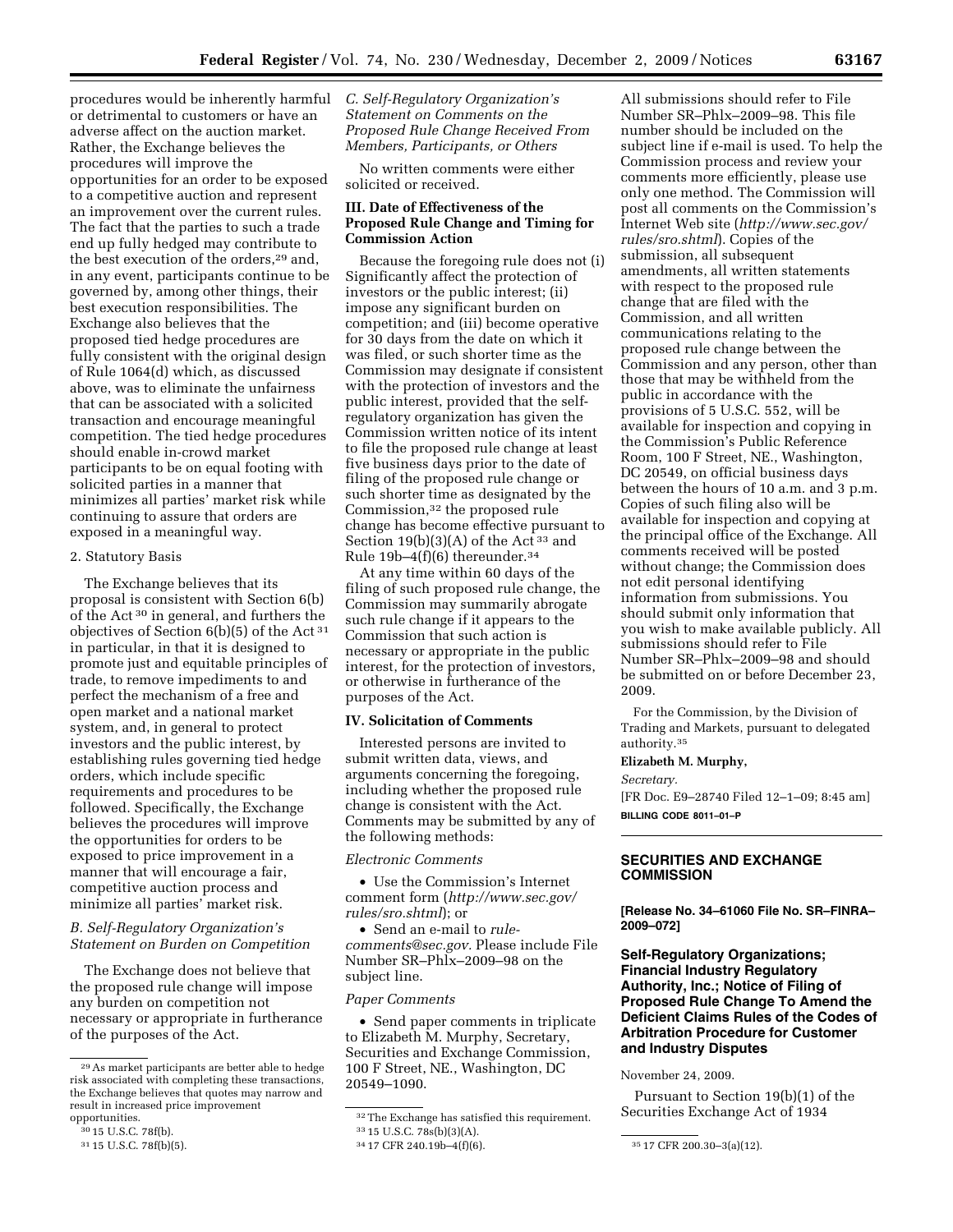$("Act")^1$  and Rule 19b-4 thereunder,<sup>2</sup> notice is hereby given that on October 28, 2009 Financial Industry Regulatory Authority, Inc. (''FINRA'') (f/k/a National Association of Securities Dealers, Inc. (''NASD'')) filed with the Securities and Exchange Commission (the ''Commission'') a proposed rule change to amend Rule 12307 of the Code of Arbitration for Customer Disputes (the ''Customer Code'') and Rule 13307 of the Code of Arbitration for Industry Disputes (the ''Industry Code'') (collectively, ''the Codes'') to clarify the date of filing of an arbitration claim once a deficiency is corrected, as described in Items I, II, and III below, which Items have been substantially prepared by FINRA. The Commission is publishing this notice to solicit comments on the proposed rule change from interested persons.

#### **I. Self-Regulatory Organization's Statement of the Terms of Substance of the Proposed Rule Change**

FINRA is proposing to amend Rules 12307(b) and 13307(b) of the Customer Code and for the Industry Code, respectively, to clarify the date of filing of an arbitration claim once a deficiency is corrected.

The text of the proposed rule change is available on FINRA's Web site at *http://www.finra.org*, at the principal office of FINRA and at the Commission's Public Reference Room.

# **II. Self-Regulatory Organization's Statement of the Purpose of, and Statutory Basis for, the Proposed Rule Change**

In its filing with the Commission, FINRA included statements concerning the purpose of and basis for the proposed rule change and discussed any comments it received on the proposed rule change. The text of these statements may be examined at the places specified in Item IV below. FINRA has prepared summaries, set forth in sections A, B, and C below, of the most significant aspects of such statements.

*A. Self-Regulatory Organization's Statement of the Purpose of, and Statutory Basis for, the Proposed Rule Change* 

#### 1. Purpose

When parties initiate arbitration claims in FINRA's arbitration forum, they must file a signed and dated submission agreement and a statement of claim explaining the facts and

outlining the remedies requested.3 Parties must also pay all required filing fees at the time they file their claims.4 If a party's claims do not meet the criteria for filing a claim under the Codes or otherwise do not comply with the Codes, the claims are considered deficient. A claim may be deficient because, for example, the party failed to file a properly signed and dated submission agreement, failed to pay all required filing fees, or failed to file the correct number of copies of the submission agreement, statement of claim or other supporting documents.

Currently, Rule 12307 of the Customer Code and Rule 13307 of the Industry Code, which address deficient claims (hereinafter, ''deficient claims rules''), state that the Director of FINRA Dispute Resolution (''Director'') will not serve a claim that is deficient. The deficient claims rules permit a party to correct all deficiencies. Under the current rules, if all deficiencies are not corrected within 30 days from the time a party receives notice of a deficiency, the Director will close the case without serving the claim and refund part of the filing fee.5 However, the rules are silent on the date that the Director will use as the date of filing if a party corrects a deficient claim within 30 days of receiving notice of a deficiency.

FINRA has received inquiries from constituents on how the arbitration forum determines the date of filing of a claim that was deficient when filed, but is later corrected. Thus, FINRA is proposing to amend Rules 12307(b) and 13307(b) of the Codes to clarify the arbitration forum's procedure concerning the date of filing of a deficient claim when the deficiency is corrected within the 30-day deficiency period. So amended, the rules would provide that if the deficiency is corrected within 30 days from the time the party receives notice of a deficiency, the claim will be considered filed on the date the initial statement of claim was filed.

FINRA believes the proposal would clarify the date that the forum uses to determine the filing date of the claim, which should help resolve issues concerning whether a claim is eligible for submission to arbitration under the Codes,<sup>6</sup> and whether statutes of

limitation, if applicable, should apply. Moreover, FINRA believes that adding this existing policy to the rules will eliminate confusion for parties concerning deficient claims, provide transparency concerning forum practice, and enhance the efficiency of case administration.

#### 2. Statutory Basis

FINRA believes that the proposed rule change is consistent with the provisions of Section 15A(b)(6) of the Act,7 which require, among other things, that FINRA rules must be designed to prevent fraudulent and manipulative acts and practices, to promote just and equitable principles of trade, and, in general, to protect investors and the public interest. FINRA believes the proposed rule change is consistent with FINRA's statutory obligations under the Act to protect investors and the public interest because the proposal would eliminate confusion for parties concerning deficient claims, provide transparency concerning forum practice, and enhance the efficiency of case administration.

#### *B. Self-Regulatory Organization's Statement on Burden on Competition*

FINRA does not believe that the proposed rule change will result in any burden on competition that is not necessary or appropriate in furtherance of the purposes of the Act, as amended.

#### *C. Self-Regulatory Organization's Statement on Comments on the Proposed Rule Change Received From Members, Participants, or Others*

Written comments were neither solicited nor received by FINRA.

#### **III. Date of Effectiveness of the Proposed Rule Change and Timing for Commission Action**

Within 35 days of the date of publication of this notice in the **Federal Register** or within such longer period (i) as the Commission may designate up to 90 days of such date if it finds such longer period to be appropriate and publishes its reasons for so finding or (ii) as to which the self-regulatory organization consents, the Commission will:

(A) By order approve such proposed rule change, or

(B) Institute proceedings to determine whether the proposed rule change should be disapproved.

# **IV. Solicitation of Comments**

Interested persons are invited to submit written data, views, and arguments concerning the foregoing,

<sup>1</sup> 15 U.S.C. 78s(b)(1).

<sup>2</sup> 17 CFR 240.19b–4.

<sup>3</sup>Rule 12302(a)(1) of the Customer Code and Rule 13302(a)(1) of the Industry Code. 4 *Id.* 

<sup>5</sup>Rule 12307(b) of the Customer Code and Rule 13307(b) of the Industry Code.

<sup>6</sup>Under the Codes, no claim shall be eligible for submission to arbitration where six years have elapsed from the occurrence or event giving rise to the claim. *See* Rule 12206(a) of the Customer Code and Rule 13206(a) of the Industry Code. 715 U.S.C. 780-3(b)(6).